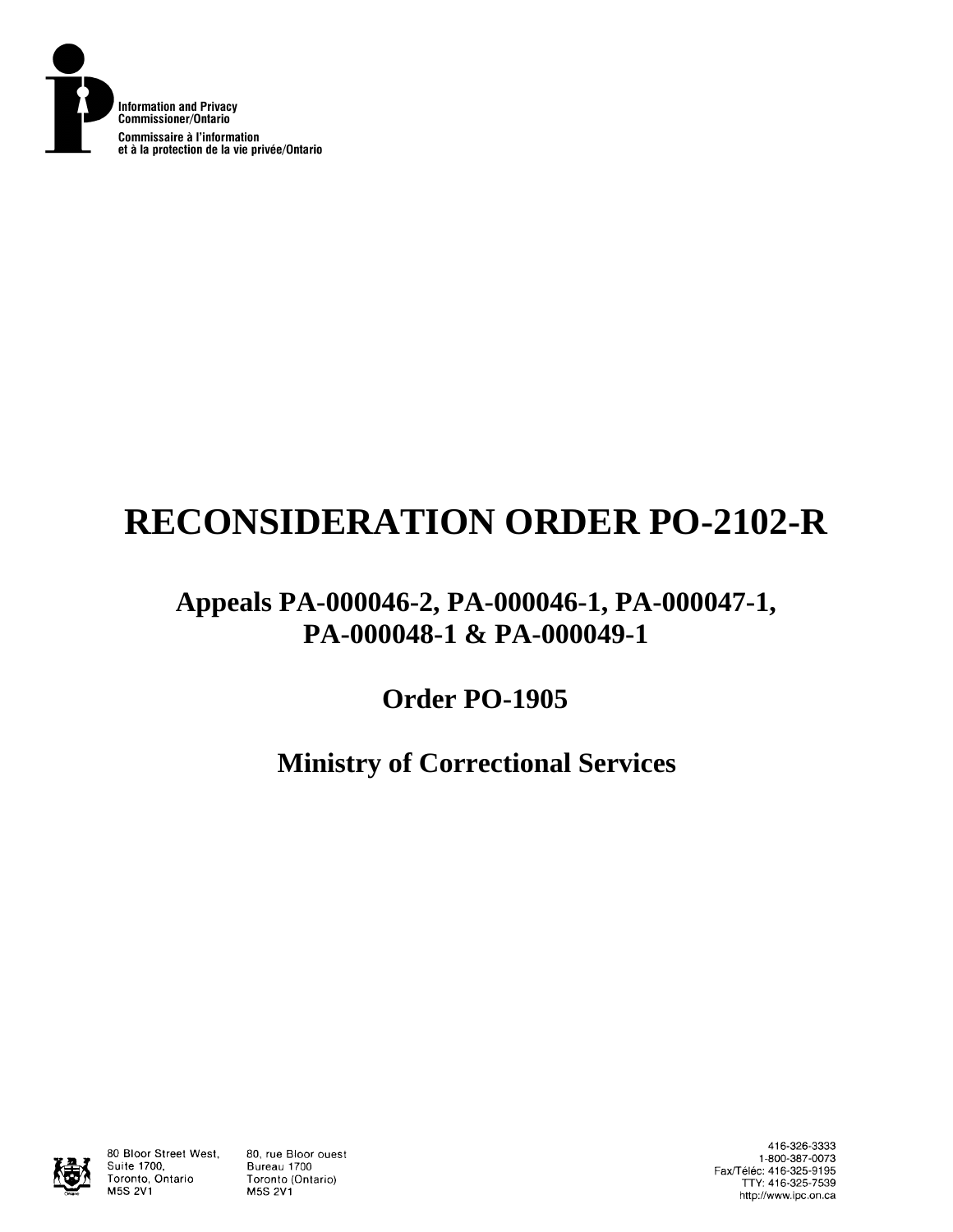### **NATURE OF THE RECONSIDERATION:**

This order sets out my decision on the reconsideration of Orders PO-1905 and PO-1999, following recent rulings of the Court of Appeal for Ontario and the Supreme Court of Canada. The background to the appeal is set out below.

#### **The Request**

The Ministry of Correctional Services (now the Ministry of Public Safety and Security) (the Ministry) received a four-part request under the *Freedom of Information and Protection of Privacy Act* (the *Act*) from a representative of the media (the appellant). The appellant sought access to records relating to complaints, investigations and allegations of misconduct by named and unnamed individuals during the period 1975 to October 1999.

#### **The First Decisions and Appeals**

The Ministry located records responsive to the requests and denied access to them on the basis of section 65(6) of the *Act*, which states that the *Act* does not apply to certain employment-related records.

The appellant appealed the decisions of the Ministry and this office opened Appeals PA-000046-1, PA-000047-1, PA-000048-1 and PA-000049-1 (the first appeals).

#### **The First Order**

On May 10, 2001, Senior Adjudicator David Goodis issued Order PO-1905, in which he found that section 65(6) does not apply, and thus the records are subject to the access provisions of the *Act*. The Senior Adjudicator therefore ordered the Ministry to provide the appellant with a decision letter under the *Act* with respect to the records.

Later, the Ministry applied to the Divisional Court for judicial review of Order PO-1905.

#### **The Second Decision and Appeal**

Although it had filed an application for judicial review of Order PO-1905, the Ministry issued a decision in compliance with the order refusing access to the responsive records on the basis of the exemptions at sections 13, 19 and 21 of the *Act*.

The appellant appealed the Ministry's decision and, upon receipt of this appeal, this office opened Appeal PA-000046-2 (the second appeal).

#### **The Second Order**

On March 13, 2002, I issued Order PO-1999 in which I upheld the Ministry's decision to deny access to the majority of the records at issue in the appeal and ordered the Ministry to disclose the remaining records, in whole or in part, to the appellant. Specifically, order provision 1 reads as follows: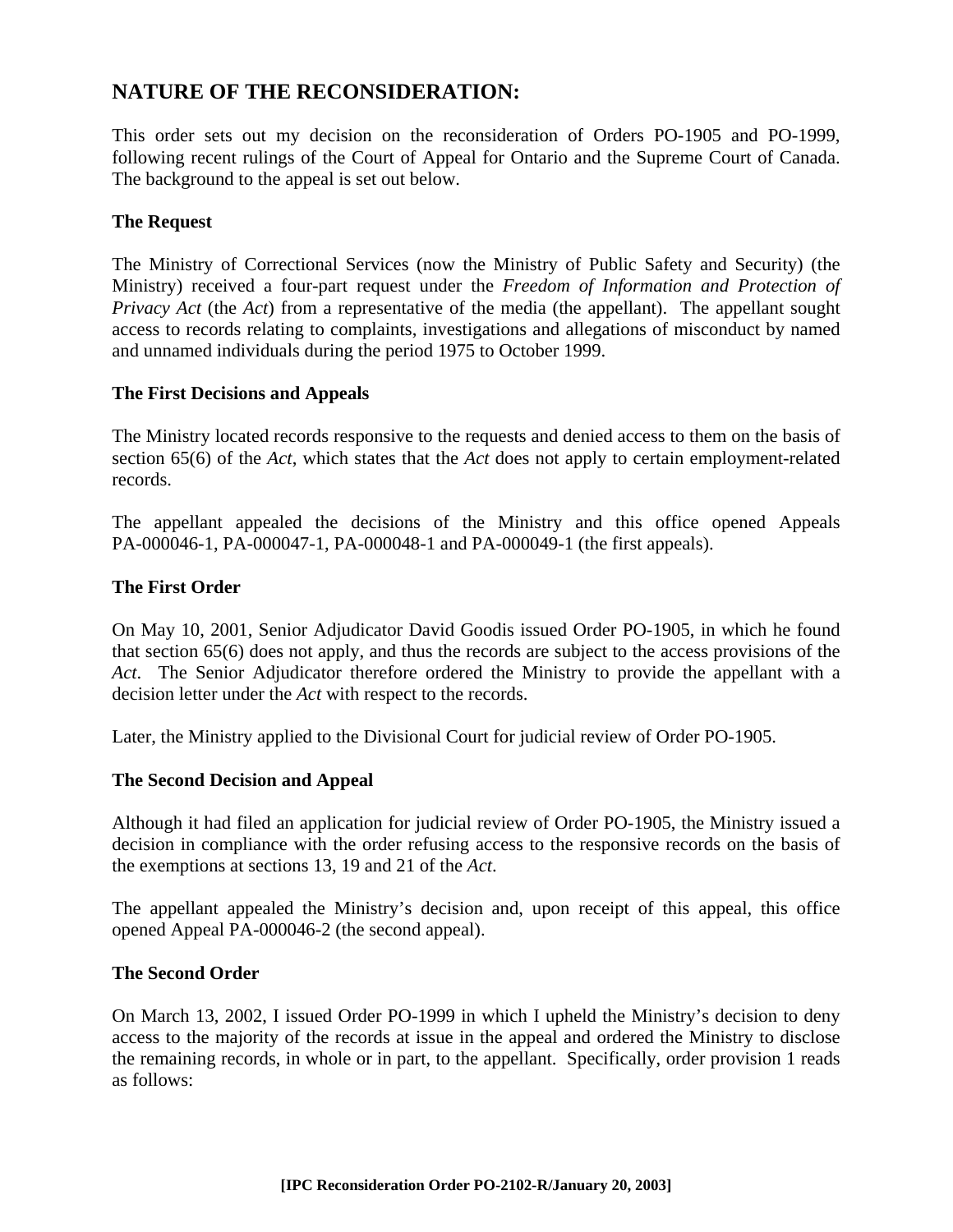1. I order the Ministry to disclose to the appellant those portions of Records 13-17 of Record Group B and Records 105, 111 and 149-155 of Record Group C which are **not** highlighted, along with Records 104 (and its duplicate at 341), 106 (which is duplicated at 344), 107-110 (duplicated in part at 345 and 346), 112 and 113 from Record Group C, in their entirety.

However, by order provision 3, I stayed order provision 1 pending the disposition by the Supreme Court of Canada of the IPC's leave to appeal application of the decision of the Court of Appeal with respect to the judicial review of Orders PO-1618, PO-1627 and PO-1658 [*Ontario (Solicitor General) v. Ontario (Assistant Information and Privacy Commissioner)* (2001), 55 O.R. (3d) 355]. The records remain undisclosed.

#### **The Court of Appeal's decision in** *Ontario (Solicitor General)*

In *Ontario (Solicitor General)*, the Court of Appeal found that this office's interpretation of section 65(6) was incorrect. The court stated the following with respect to the "time sensitive" element under this section:

In my view, the time sensitive element of subsection  $[65(6)]$  is contained in its preamble. The *Act* "does not apply" to particular records if the criteria set out in any of sub clauses 1 to 3 are present when the relevant action described in the preamble takes place, *i.e.* when the records are collected, prepared, maintained or used. Once effectively excluded from the operation of the *Act*, the records remain excluded. The subsection makes no provision for the *Act* to become applicable at some later point in time in the event the criteria set out in any of sub clauses 1 to 3 cease to apply.

In addition, the court found that this office's interpretation of section 65(6)3 was incorrect, and stated the following with respect to the words "in which the institution has an interest" in that section:

In arriving at the conclusion that the words "in which the institution has an interest" in s. 65(6)3 must be referring to "a legal interest" in the sense of having the capacity to affect an institution's "legal rights or obligations", the Assistant Privacy Commissioner stated that various authorities support the proposition that an interest must refer to more than mere curiosity or concern. I have no difficulty with the latter proposition. It does not however lead to the inevitable conclusion that "interest" means "legal interest" as defined by the Assistant Privacy Commissioner.

As already noted, section 65 of the *Act* contains a miscellaneous list of records to which the *Act* does not apply. Subsection 6 deals exclusively with labour relations and employment related matters. Subsection 7 provides certain exceptions to the exclusions set out in subsection 6. Examined in the general context of subsection 6, the words "in which the institution has an interest" appear on their face to relate simply to matters involving the institution's own workforce. Sub clause 1 deals with records relating to "proceedings or anticipated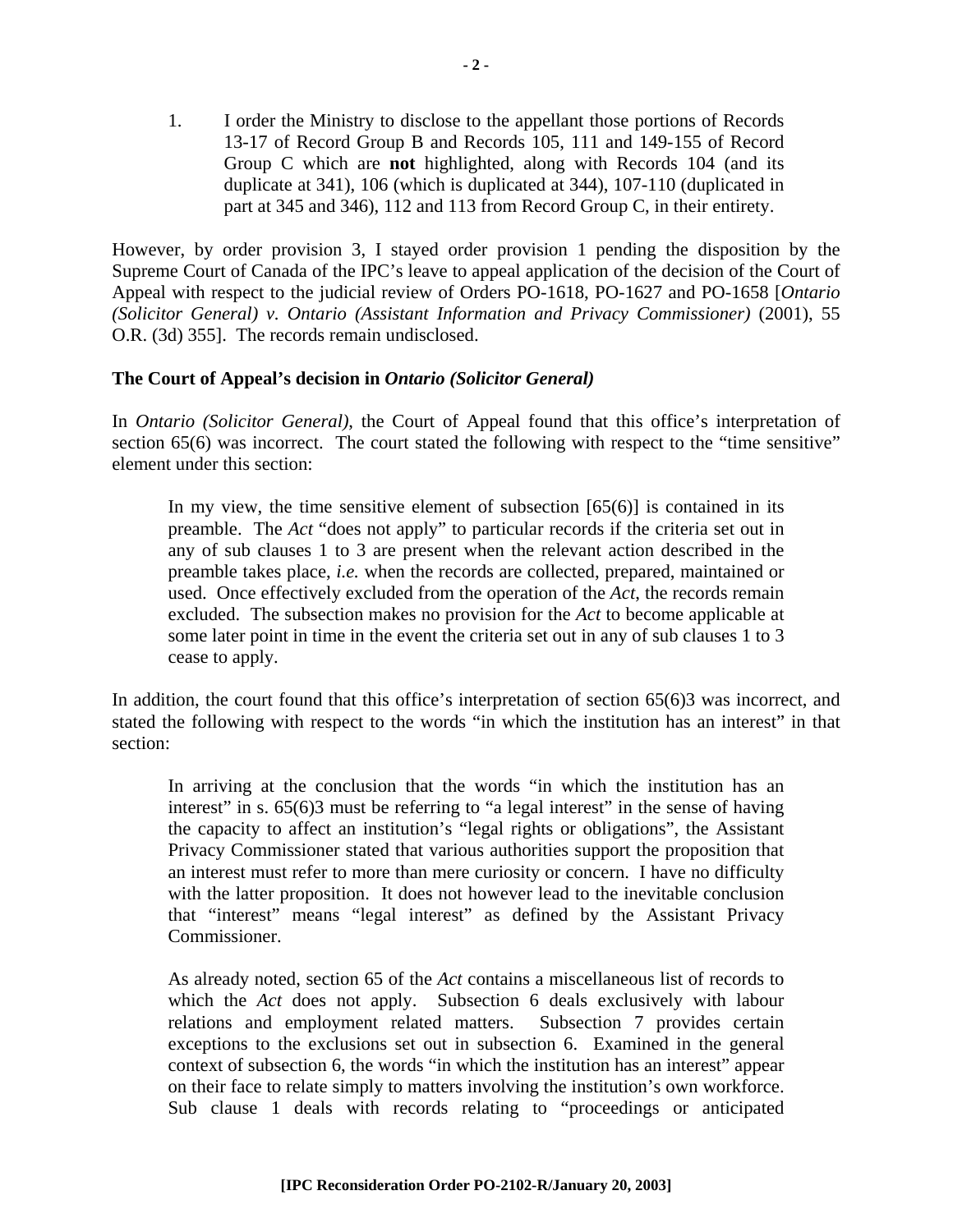proceedings relating to labour relations or to the employment of a person **by the institution**" [emphasis added]. Sub clause 2 deals with records relating to "negotiations or anticipated negotiations relating to labour relations or to the employment of a person **by the institution**" [emphasis added]. Sub clause 3 deals with records relating to a miscellaneous category of events "about labourrelations or employment related matters in which the institution has an interest". Having regard to the purpose for which the section was enacted, and the wording of the subsection as a whole, the words "in which the institution has an interest" in sub clause 3 operate simply to restrict the categories of excluded records to those records relating to the institutions' own workforce where the focus has shifted from "employment of a person" to "employment-related matters". To import the word "legal" into the sub clause when it does not appear, introduces a concept there is no indication the legislature intended.

#### **The Supreme Court of Canada's Decision**

This office brought an application for leave to appeal the Court of Appeal's decision in *Ontario (Solicitor General)* to the Supreme Court of Canada. On June 13, 2002, the Supreme Court denied leave. As a result, the judgment of the Court of Appeal stands.

In light of the foregoing, the IPC initiated this reconsideration in order to adjudicate the issues extant in these appeals in accordance with the principles enunciated by the Court of Appeal in *Ontario (Solicitor General)*. I requested that the Ministry and the appellant provide me with representations on whether the reconsideration ought to proceed and if so, what the outcome of that reconsideration should be. In response to my letter, I received submissions from both parties.

#### **DISCUSSION:**

#### **Introduction**

The IPC's reconsideration procedures are set out in section 18 of the *Code of Procedure*. In particular, section 18.01 of the *Code* states:

The IPC may reconsider an order or other decision where it is established that there is:

- (a) a fundamental defect in the adjudication process;
- (b) some other jurisdictional defect in the decision; or
- (c) a clerical error, accidental error or omission or other similar error in the decision.

In my letter seeking representations, I asked the parties to consider whether there was a jurisdictional defect in Order PO-1905 within the meaning of section 18.01(b) of the *Code*.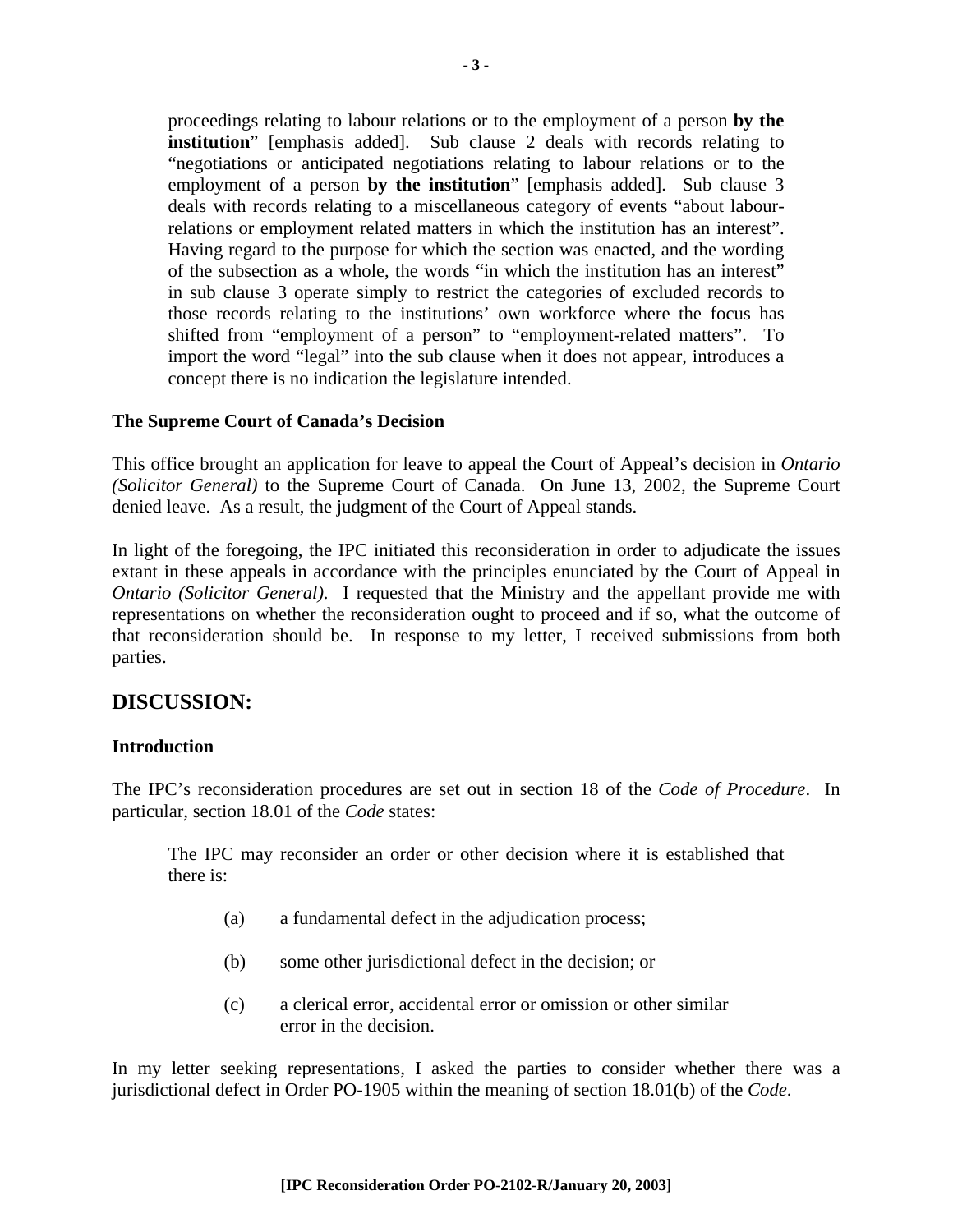#### **The Parties' Representations**

The Ministry submits:

. . . [T]he finding of Senior Adjudicator Goodis that sections 65(6)1 and 65(6) 3 did not apply to the requested records appears to be based in part on the application of the "time sensitive" approach that was rejected by the Court of Appeal in *Ontario (Solicitor General)*. The Court has confirmed that the exclusions are not time-limited and that once a record is excluded, it remains excluded. The records at issue have been prepared, collected, maintained and used in regard to proceedings and anticipated proceedings relating to the employment of Ministry staff.

Additionally, the Ministry notes that the finding of Senior Adjudicator Goodis that section 65(6)3 did not apply was in part based upon the failure of the Ministry to establish a "legal interest" in the requested records. The Court of Appeal in *Ontario (Solicitor General)* has confirmed that the meaning of the word "interest" in section 65(6)3 is not limited to "legal interest". As an employer, the Ministry has an interest in records that concern the matter of whether or not Ministry staff have carried out their responsibilities under the *Ministry of Correctional Services Act* in an appropriate manner.

In view of the foregoing, the Ministry respectfully agrees with Adjudicator Hale's preliminary conclusion that there is a jurisdictional defect in Order PO-1905 within the meaning of section 18.01(b) of the *Code*.

The appellant submits that the Senior Adjudicator erred in interpreting and applying section 65(6)1 and 3, in light of *Ontario (Solicitor General)*. However, the appellant's ultimate submission is that neither paragraph 1 nor 3 of section 65(6) applies to the requested records.

#### **Should Order PO-1905 be Reconsidered?**

In Order PO-1999, I found that all of the records were exempt, with the exception of Group B Records 13-17 and Group C Records 104-113, 149-155, 341 and 344-346 (either in whole or in part). As a result, even if I were to find that the Senior Adjudicator erred by finding these exempt records not to fall within the scope of section 65(6), no useful purpose would be served by reconsidering Order PO-1905 in this regard, since I could not order their disclosure in any event.

As a result, I need only determine whether or not Order PO-1905 should be reconsidered with respect to Group B Records 13-17 and Group C Records 104-113, 149-155, 341 and 344-346.

On further review of Group C Records 149-155, I have determined that the *Act* clearly does not apply to them, for reasons other than the application of section 65(6) of the *Act*. In the circumstances, I am unable to provide any additional detail as to why this is the case, due to confidentiality concerns.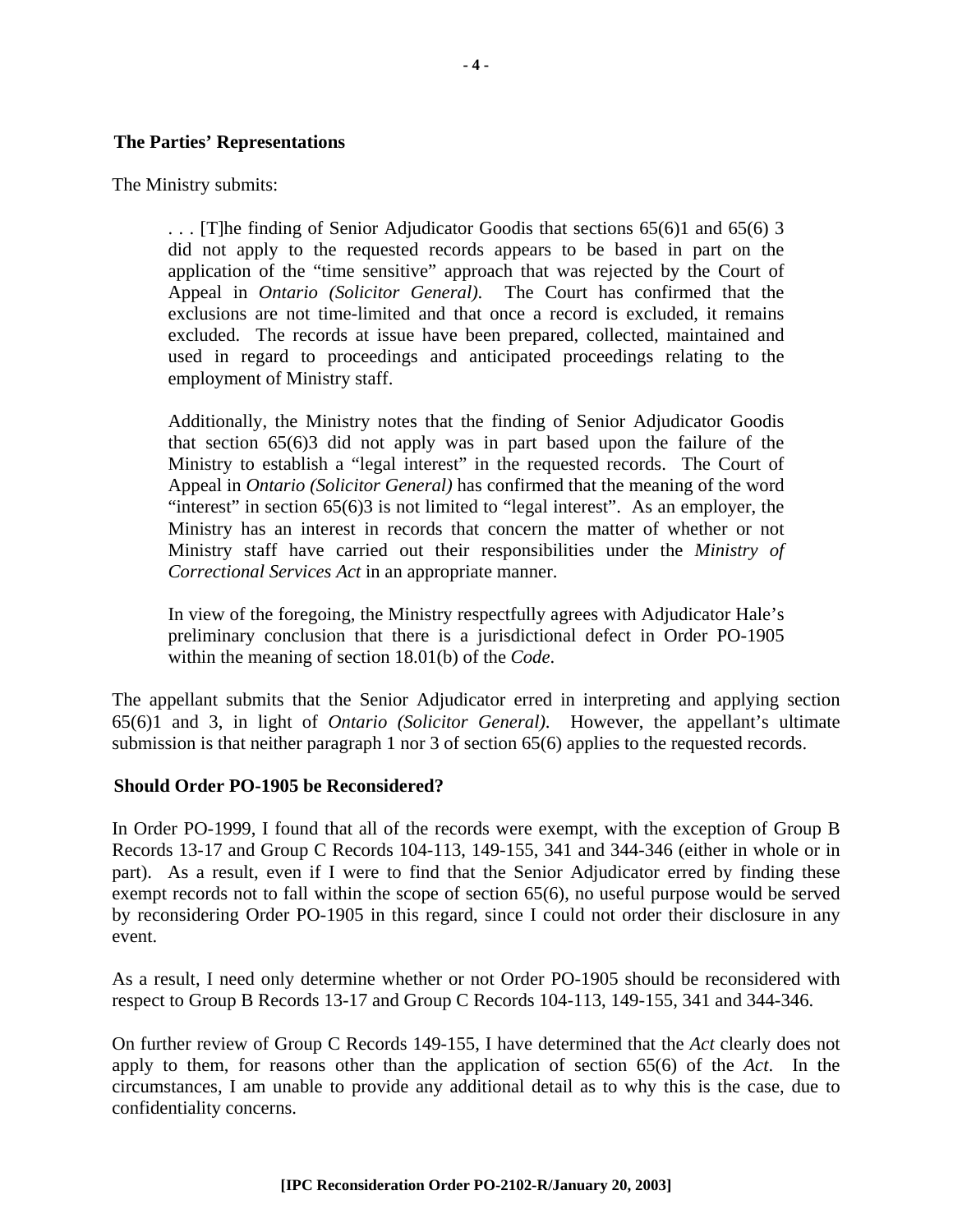As a result only Group B Records 13-17 and Group C Records 104-113, 149-155, 341 and 344- 346 C remain at issue with respect to the reconsideration.

The key portions of Order PO-1905 reads as follows:

In short, the fact that the records may have been collected, maintained, used and/or disclosed in relation to current and anticipated litigation in which the Ministry may be held vicariously liable for actions of its employees is not alone sufficient to qualify the records as arising in an employment or labour relations context. As the Assistant Commissioner indicated in Order PO-1772, if I were to find otherwise, then whenever a third party decides to commence a law suit and hold the Ministry vicariously liable for its employees' actions, all relevant records would automatically be excluded from the scope of the *Act*. I agree with the Assistant Commissioner that this could not have been the intent of the Legislature in enacting section 65(6).

. . . . .

Many of the records at issue relate to matters dating back several years as between the employees and the Ministry as employer, involving internal and external complaints and subsequent investigations. While at one time these records might have been considered to be about employment-related matters in which the Ministry has an interest, it is clear that these matters, between employer and employee, have long since been completed or abandoned, and there is no reasonable prospect of them being revived. Therefore, paragraph 3 of section 65(6) cannot apply.

The balance of the records, while more current, were created or compiled in the context of continuing and anticipated proceedings between the Ministry and individuals who allege that they were harmed by Ministry employees. Applying the reasoning in Order PO-1772, the meetings, consultations and/or discussions concerning the current and anticipated proceedings to which the records relate do not arise in an employment or labour relations context and, therefore, the Ministry has failed to establish the requisite legal interest under section 65(6)3.

The records remaining at issue fall into the latter category of records described by the Senior Adjudicator and, therefore, they were found not to be excluded because the meetings, consultations and/or discussions concerning the current and anticipated proceedings to which they relate do not arise in an employment or labour relations context. The reasons for this finding are set out in more detail in Order PO-1905.

I agree with the decision of the Senior Adjudicator where he determined that the remaining records "were created and compiled in the context of continuing and anticipated proceedings between the Ministry and individuals who allege that they were harmed by Ministry employees" and that these records "do not arise in an employment or labour relations context." This issue was not before the Court of Appeal in *Ontario (Solicitor General)*, and the judgment in that case, in my view, has no impact on this reasoning. Therefore, I find that the Senior Adjudicator did